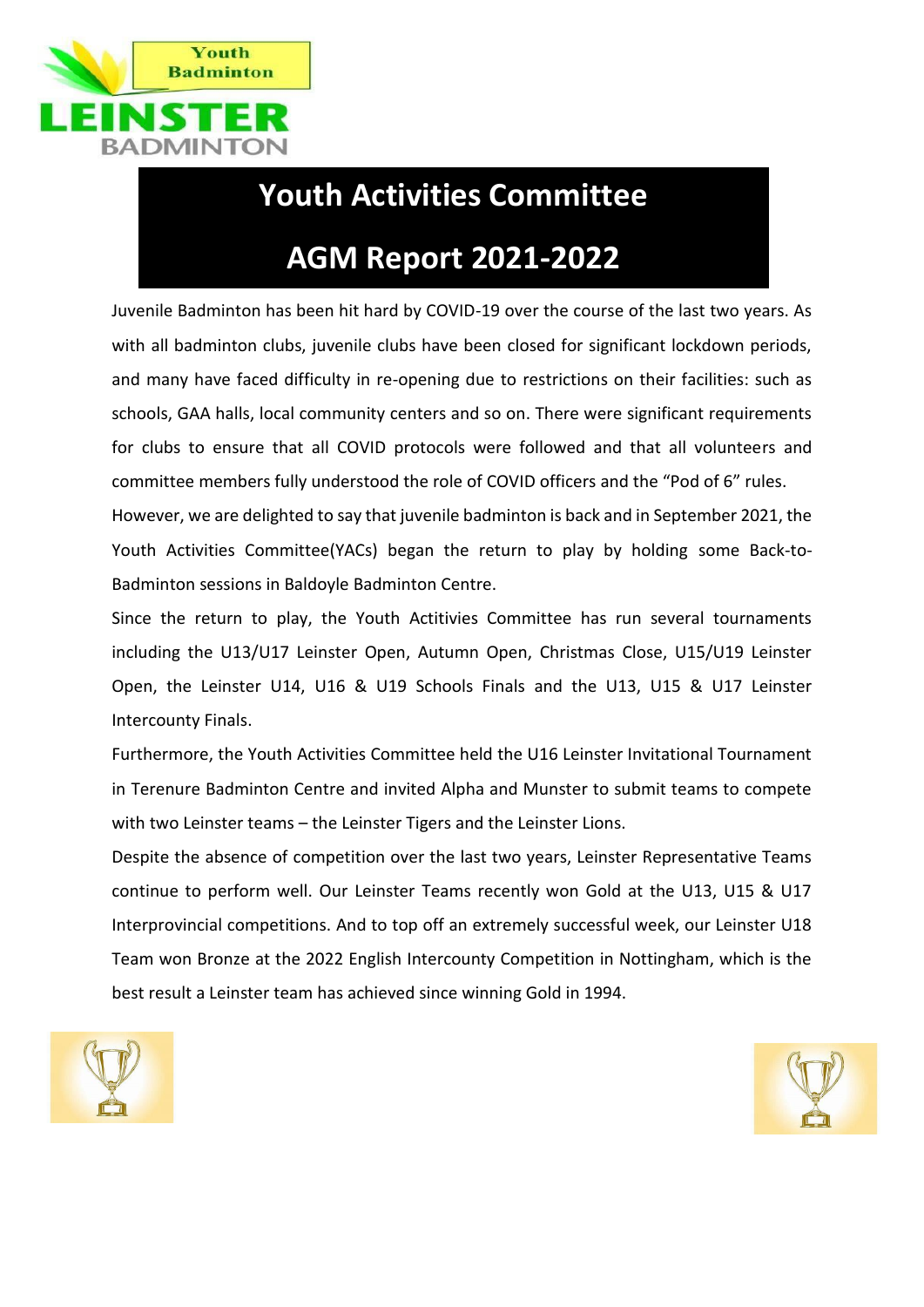Congratulations to all the county teams who competed in the Leinster Intercounty finals this year.

The U15 Intercounty Finals were held in Baldoyle Badminton Centre on the 19<sup>th</sup> March with 12 teams competing from Carlow, Dublin, Kildare, Kilkenny, Louth, Meath and Offaly. Dublin were overall winners on the day and will represent Leinster at the All-Ireland finals in May. The U17 Intercounty Finals were held in Baldoyle Badminton Centre on the 3<sup>rd</sup> April with 10 teams from Carlow, Dublin, Kildare, Kilkenny, Meath and Offaly. Once again, Dublin took the honours and will represent Leinster at the All-Ireland finals in May.

To complete the hat-trick, Dublin won the U13 Leinster Intercounty finals on the 16<sup>th</sup> April, in a competition of 10 teams from Carlow, Dublin, Kildare, Kilkenny, Meath and Offaly.

Well done All!





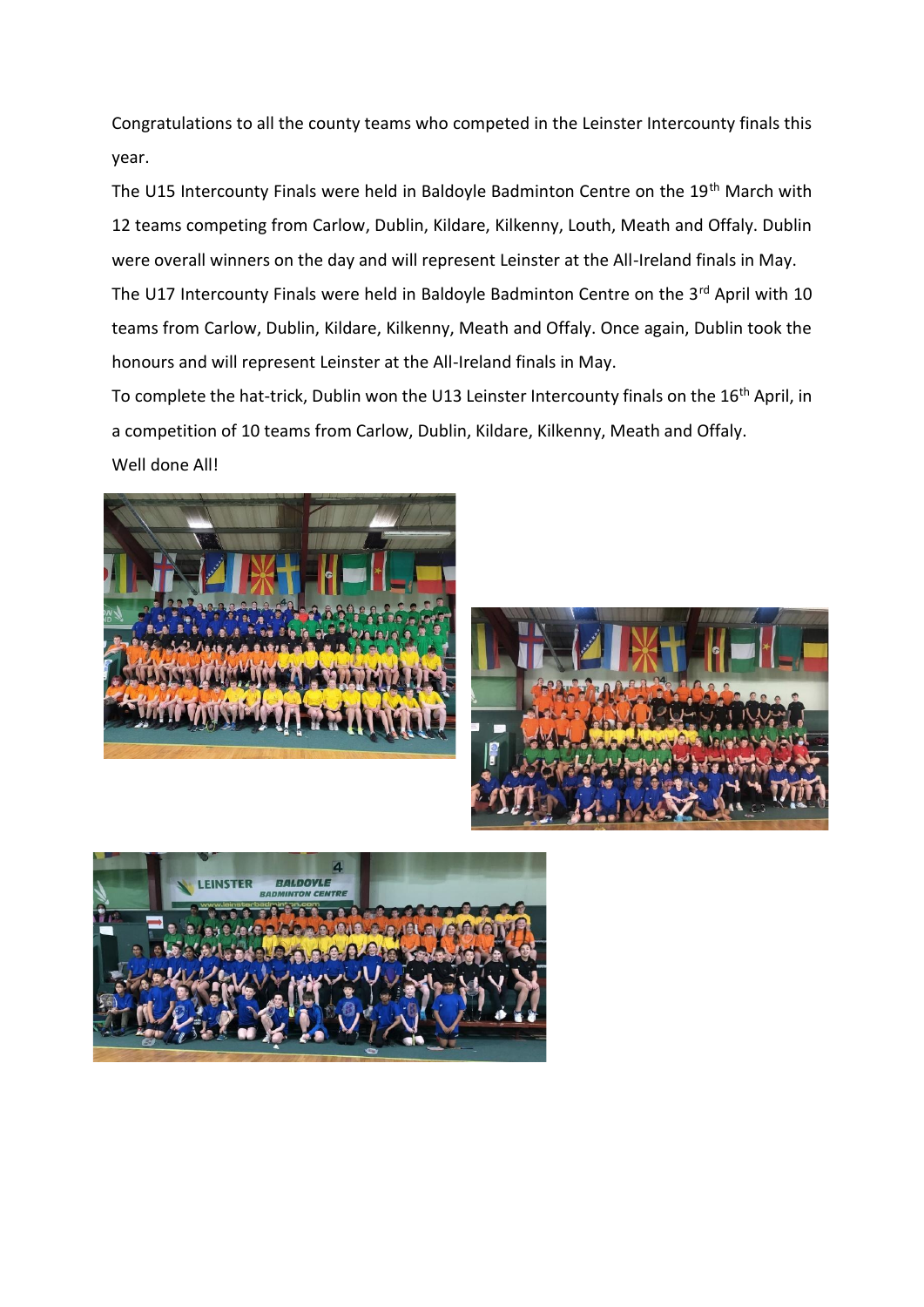## Leinster Team Competitions

**Leinster Teams won Gold at U13, U15 and U17 Interprovincial Competition.**

**And Leinster won Bronze at the U18 Intercounty Competition in Nottingham.**







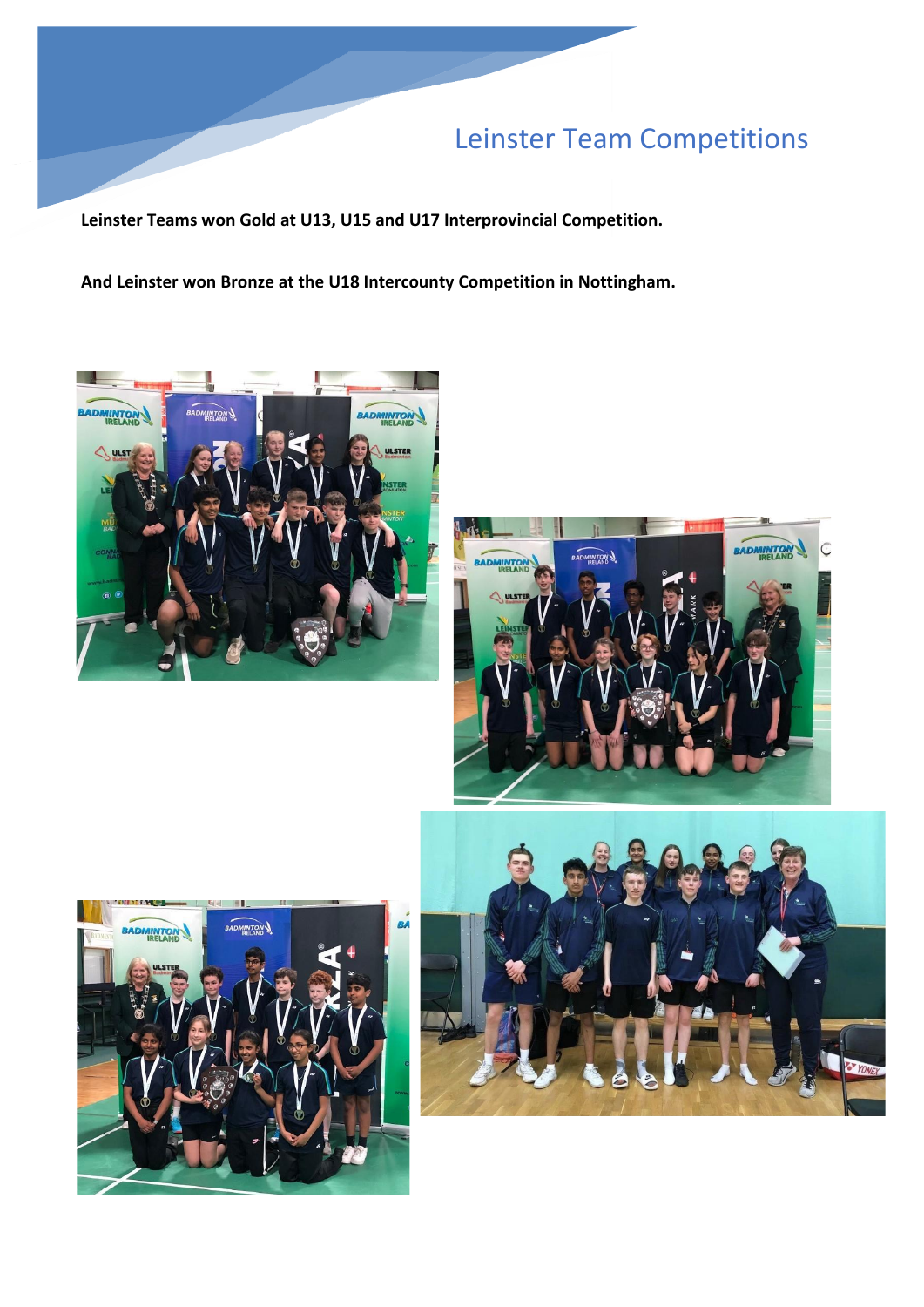

## **IRISH NATIONAL CHAMPIONS**



### **2021**

*Congratulations to our Leinster Players who have won the following National Titles:*

| U15 GS - Michelle Shochan                              | $U19GS -$ Sophia Noble                     |  |
|--------------------------------------------------------|--------------------------------------------|--|
| U15 BS - Pranav Erukattil                              | $U19$ GD – Sophia Noble                    |  |
| $U15$ GD – Orlaith Evans & Nicole Joy                  | U19 BD – Scott Guildea & Vincent Pontanosa |  |
| $U15 BD - Fionn$ Dowling & Senan O'Rourke              | U19 XD - Sophia Noble & Scott Guildea      |  |
| U15 XD – Michelle Shochan & Praneel Reddy Vallapureddy |                                            |  |
| U13 GS – Hannah Shochan                                | $U17$ GS – Michelle Shochan                |  |
| U13 GD – Amira Pender & Hannah Shochan                 | $U17 BD - Dylan Noble$                     |  |
| U15 XD – Amira Pender                                  | $U17$ XD – Michelle Shochan                |  |

*Congratulations to our Leinster players who won Silver Medals at this year's Nationals.* 

| GS – Nicole Joy                                        | U19 BS - Vincent Pontanosa             |  |
|--------------------------------------------------------|----------------------------------------|--|
| $U15$ BS – Senan O'Rourke                              | U19 GD - Neasa Flynn & Julia O'Reilly  |  |
| $U15$ XD – Senan O'Rourke                              | $U19$ XD – Dylan Noble                 |  |
| U15 BD – Pranav Erukattil & Praneel Reddy Vallapureddy |                                        |  |
| U13 GS - Amira Pender                                  | $U17$ BS – Dylan Noble                 |  |
| $U13$ BS – Robert Cowman                               | $U17$ GS – Neasa Flynn                 |  |
| $U13$ GD – Ananya Gopinath & Carol Joy                 | $U17 XD - D$ ylan Noble                |  |
| U13 XD - Hannah Shochan & Robert Cowman                | $U17$ GD – Neasa Flynn                 |  |
|                                                        | U17 BD - Jack Bridgeman & Robbie Frost |  |

Our Leinster players continue to go from strength to strength, which is clearly seen by the National titles above, and also by the players who made **Irish National Teams**: **U13:** *Ananya Gopinath, Carole Joy, Amira Pender, Hannah Shochan, Robert Cowman* **U15:** *Orlaith Evans, Siofra Flynn, Nicole Joy, Ciara O'Shea, Michelle Shochan, Fionn Dowing, Pranav Erukkatil, Senan O'Rourke* **U17:** *Neasa Flynn, Siofra Flynn, Nicole Joy, Michelle Shochan, Robbie Frost, Dylan Noble*

**U19:** *Neasa Flynn, Sophia Noble, Scott Guildea, Vincent Pontanosa*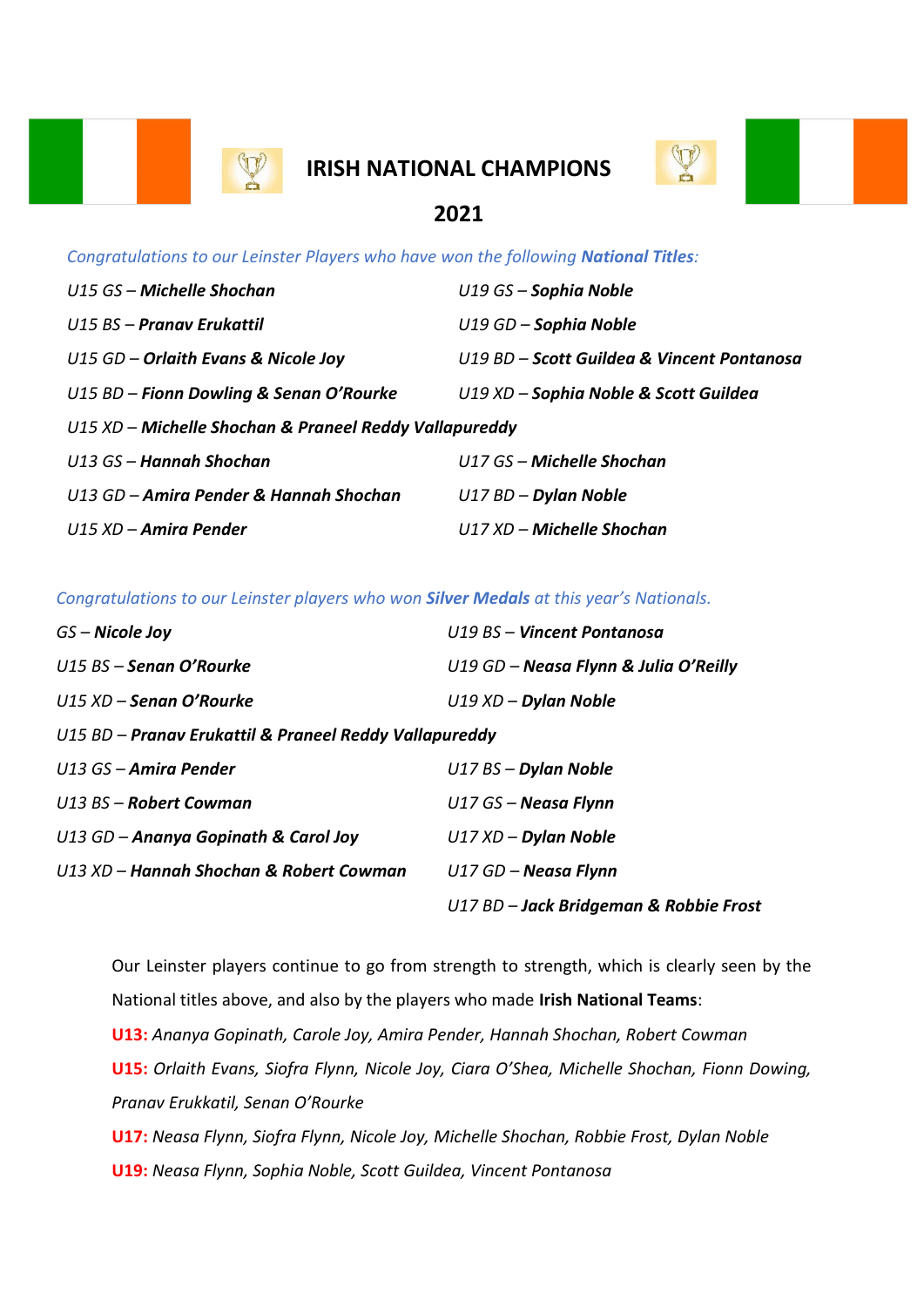### **LEINSTER SCHOOLS COMPETITIONS**

This season saw schools badminton return to Baldoyle Badminton Centre.

Huge thanks goes to David Hogan, Brian Kelly, Margaret Fallon & Muriel Moles for running these events – no mean feat! Thank you to all the Teachers, Coaches and Schools for their continued support.

#### **Leinster U14 Schools Finals - March 10th 2022**

|             | Gold             | <b>Silver</b>      |
|-------------|------------------|--------------------|
| Div 1 Girls |                  |                    |
| Div 1 Boys  |                  |                    |
| Div 2 Girls | Presentation     | St.Mary's Naas     |
|             | Kilkenny         |                    |
| Div 2 Boys  | kilkenny College | <b>Sutton Park</b> |
| Div 3 Girls |                  |                    |
| Div 3 Boys  | Mount Temple     | Kilkenny College   |
|             | Clontarf         |                    |

#### **Leinster U16 Schools Finals – March 15th 2022**

|             | Gold             | <b>Silver</b>       |
|-------------|------------------|---------------------|
| Div 1 Girls | St. Marys Naas   | St Brigids College, |
|             |                  | Callan              |
| Div 1 Boys  | N/A              |                     |
| Div 2 Girls | Kilkenny College | Holy Faith          |
| Div 2 Boys  | Ard Scoil Ris    | Ard Scoil Chiaran   |
|             |                  | Naofa(Clara)        |
| Div 3 Girls | Holy Faith       | Kilkenny College    |
| Div 3 Boys  | Scoil Aireagail  | Newbridge College   |

#### **Leinster U19 Schools Final – February 3rd 2022**

|             | Gold                    | <b>Silver</b>        |
|-------------|-------------------------|----------------------|
| Div 1 Girls | St.Marys Naas           | N/A                  |
| Div 1 Boys  | <b>CBS Naas</b>         | Scoil                |
|             |                         | Conglais, Baltinglas |
| Div 2 Girls | Colaiste Naomh          | Presentation         |
|             | Cormac, Offaly          | Kilkenny             |
| Div 2 Boys  | Kilkenny College        | Colaiste Naomh       |
|             |                         | Cormac, Offaly       |
| Div 3 Girls | <b>Banagher College</b> | Kilkenny College     |
| Div 3 Boys  | Castleknock College     | St Mary's DIOC       |